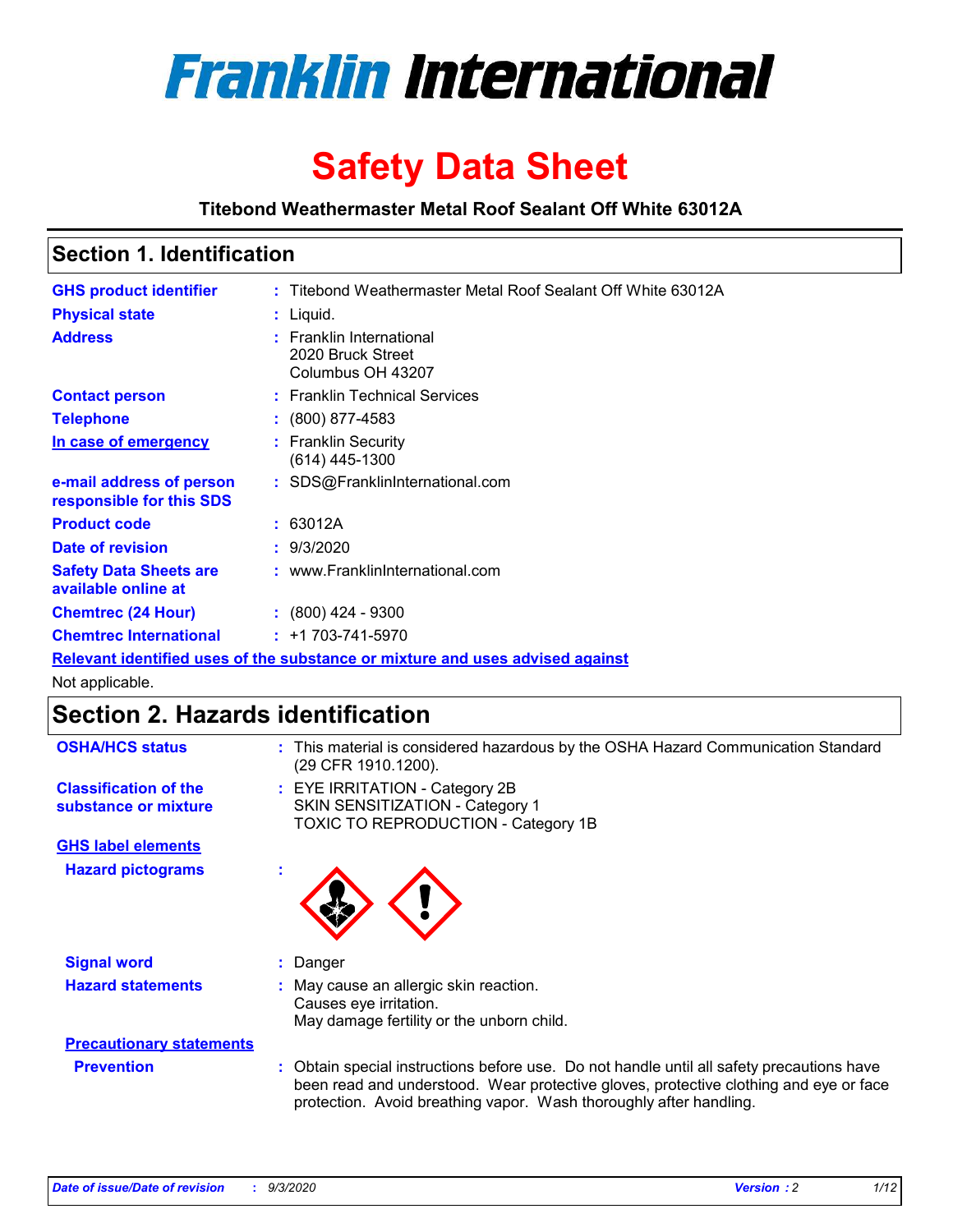### **Section 2. Hazards identification**

| <b>Response</b>                            | : IF exposed or concerned: Get medical advice or attention. Wash contaminated clothing<br>before reuse. IF ON SKIN: Wash with plenty of water. IF IN EYES: Rinse cautiously<br>with water for several minutes. Remove contact lenses, if present and easy to do.<br>Continue rinsing. If eye irritation persists: Get medical advice or attention. |
|--------------------------------------------|----------------------------------------------------------------------------------------------------------------------------------------------------------------------------------------------------------------------------------------------------------------------------------------------------------------------------------------------------|
| <b>Storage</b>                             | : Store locked up.                                                                                                                                                                                                                                                                                                                                 |
| <b>Disposal</b>                            | : Dispose of contents and container in accordance with all local, regional, national and<br>international regulations.                                                                                                                                                                                                                             |
| <b>Hazards not otherwise</b><br>classified | : Product generates methanol during cure.                                                                                                                                                                                                                                                                                                          |

## **Section 3. Composition/information on ingredients**

| <b>Ingredient name</b>       | $\frac{9}{6}$ | <b>CAS number</b> |
|------------------------------|---------------|-------------------|
| 3-aminopropyltriethoxysilane | ՝≤3           | 919-30-2          |
| Dibutyltin dilaurate         | ∣≤0.3         | 77-58-7           |

Any concentration shown as a range is to protect confidentiality or is due to batch variation.

**There are no additional ingredients present which, within the current knowledge of the supplier and in the concentrations applicable, are classified as hazardous to health or the environment and hence require reporting in this section.**

**Occupational exposure limits, if available, are listed in Section 8.**

## **Section 4. First aid measures**

| <b>Description of necessary first aid measures</b> |                                                                                                                                                                                                                                                                                                                                                                                                                                                                                                                                                                                                                                                                                                                                                                           |
|----------------------------------------------------|---------------------------------------------------------------------------------------------------------------------------------------------------------------------------------------------------------------------------------------------------------------------------------------------------------------------------------------------------------------------------------------------------------------------------------------------------------------------------------------------------------------------------------------------------------------------------------------------------------------------------------------------------------------------------------------------------------------------------------------------------------------------------|
| <b>Eye contact</b>                                 | : Immediately flush eyes with plenty of water, occasionally lifting the upper and lower<br>eyelids. Check for and remove any contact lenses. Continue to rinse for at least 10<br>minutes. If irritation persists, get medical attention.                                                                                                                                                                                                                                                                                                                                                                                                                                                                                                                                 |
| <b>Inhalation</b>                                  | : Remove victim to fresh air and keep at rest in a position comfortable for breathing. If<br>not breathing, if breathing is irregular or if respiratory arrest occurs, provide artificial<br>respiration or oxygen by trained personnel. It may be dangerous to the person providing<br>aid to give mouth-to-mouth resuscitation. Get medical attention. If unconscious, place<br>in recovery position and get medical attention immediately. Maintain an open airway.<br>Loosen tight clothing such as a collar, tie, belt or waistband. In case of inhalation of<br>decomposition products in a fire, symptoms may be delayed. The exposed person may<br>need to be kept under medical surveillance for 48 hours.                                                       |
| <b>Skin contact</b>                                | : Wash with plenty of soap and water. Remove contaminated clothing and shoes. Wash<br>contaminated clothing thoroughly with water before removing it, or wear gloves.<br>Continue to rinse for at least 10 minutes. Get medical attention. In the event of any<br>complaints or symptoms, avoid further exposure. Wash clothing before reuse. Clean<br>shoes thoroughly before reuse.                                                                                                                                                                                                                                                                                                                                                                                     |
| <b>Ingestion</b>                                   | : Wash out mouth with water. Remove dentures if any. Remove victim to fresh air and<br>keep at rest in a position comfortable for breathing. If material has been swallowed and<br>the exposed person is conscious, give small quantities of water to drink. Stop if the<br>exposed person feels sick as vomiting may be dangerous. Do not induce vomiting<br>unless directed to do so by medical personnel. If vomiting occurs, the head should be<br>kept low so that vomit does not enter the lungs. Get medical attention. Never give<br>anything by mouth to an unconscious person. If unconscious, place in recovery position<br>and get medical attention immediately. Maintain an open airway. Loosen tight clothing<br>such as a collar, tie, belt or waistband. |
| Most important symptoms/effects, acute and delayed |                                                                                                                                                                                                                                                                                                                                                                                                                                                                                                                                                                                                                                                                                                                                                                           |
| <b>Potential acute health effects</b>              |                                                                                                                                                                                                                                                                                                                                                                                                                                                                                                                                                                                                                                                                                                                                                                           |
| <b>Eye contact</b>                                 | : May cause eye irritation.                                                                                                                                                                                                                                                                                                                                                                                                                                                                                                                                                                                                                                                                                                                                               |
| <b>Inhalation</b>                                  | : No known significant effects or critical hazards.                                                                                                                                                                                                                                                                                                                                                                                                                                                                                                                                                                                                                                                                                                                       |
|                                                    |                                                                                                                                                                                                                                                                                                                                                                                                                                                                                                                                                                                                                                                                                                                                                                           |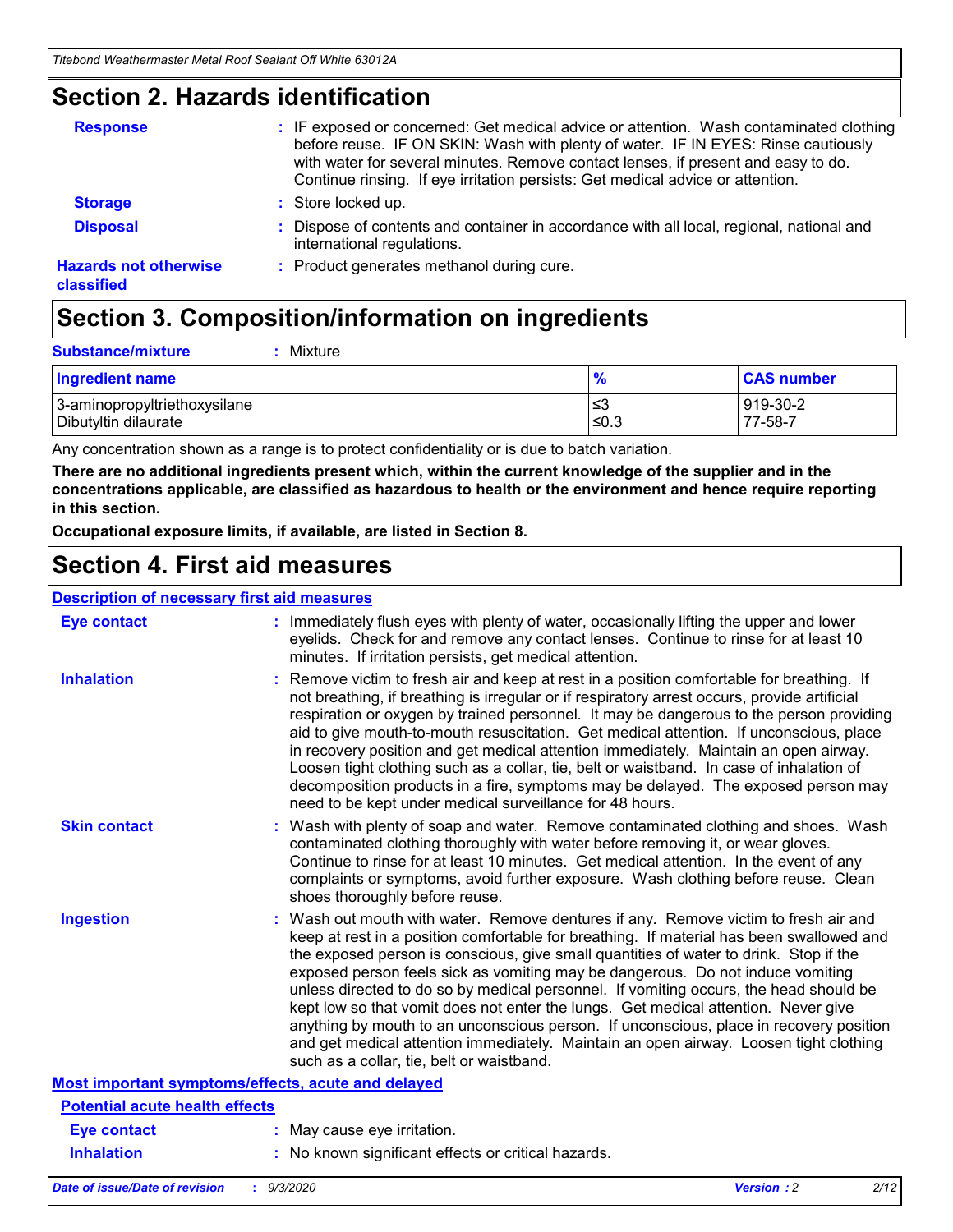| Titebond Weathermaster Metal Roof Sealant Off White 63012A |                                                                                                                                                                                                                                                                                                                                                                                                               |  |
|------------------------------------------------------------|---------------------------------------------------------------------------------------------------------------------------------------------------------------------------------------------------------------------------------------------------------------------------------------------------------------------------------------------------------------------------------------------------------------|--|
| <b>Section 4. First aid measures</b>                       |                                                                                                                                                                                                                                                                                                                                                                                                               |  |
| <b>Skin contact</b>                                        | : May cause skin irritation.                                                                                                                                                                                                                                                                                                                                                                                  |  |
| <b>Ingestion</b>                                           | : No known significant effects or critical hazards.                                                                                                                                                                                                                                                                                                                                                           |  |
| <b>Over-exposure signs/symptoms</b>                        |                                                                                                                                                                                                                                                                                                                                                                                                               |  |
| <b>Eye contact</b>                                         | : Adverse symptoms may include the following:<br>irritation<br>watering<br>redness                                                                                                                                                                                                                                                                                                                            |  |
| <b>Inhalation</b>                                          | : Adverse symptoms may include the following:<br>reduced fetal weight<br>increase in fetal deaths<br>skeletal malformations                                                                                                                                                                                                                                                                                   |  |
| <b>Skin contact</b>                                        | : Adverse symptoms may include the following:<br>irritation<br>redness<br>reduced fetal weight<br>increase in fetal deaths<br>skeletal malformations                                                                                                                                                                                                                                                          |  |
| <b>Ingestion</b>                                           | Adverse symptoms may include the following:<br>reduced fetal weight<br>increase in fetal deaths<br>skeletal malformations                                                                                                                                                                                                                                                                                     |  |
|                                                            | Indication of immediate medical attention and special treatment needed, if necessary                                                                                                                                                                                                                                                                                                                          |  |
| <b>Notes to physician</b>                                  | : In case of inhalation of decomposition products in a fire, symptoms may be delayed.<br>The exposed person may need to be kept under medical surveillance for 48 hours.                                                                                                                                                                                                                                      |  |
| <b>Specific treatments</b>                                 | No specific treatment.                                                                                                                                                                                                                                                                                                                                                                                        |  |
| <b>Protection of first-aiders</b>                          | No action shall be taken involving any personal risk or without suitable training. If it is<br>suspected that fumes are still present, the rescuer should wear an appropriate mask or<br>self-contained breathing apparatus. It may be dangerous to the person providing aid to<br>give mouth-to-mouth resuscitation. Wash contaminated clothing thoroughly with water<br>before removing it, or wear gloves. |  |

**See toxicological information (Section 11)**

## **Section 5. Fire-fighting measures**

| <b>Extinguishing media</b>                               |                                                                                                                                                                                                     |
|----------------------------------------------------------|-----------------------------------------------------------------------------------------------------------------------------------------------------------------------------------------------------|
| <b>Suitable extinguishing</b><br>media                   | : Use an extinguishing agent suitable for the surrounding fire.                                                                                                                                     |
| <b>Unsuitable extinguishing</b><br>media                 | : None known.                                                                                                                                                                                       |
| <b>Specific hazards arising</b><br>from the chemical     | : In a fire or if heated, a pressure increase will occur and the container may burst.                                                                                                               |
| <b>Hazardous thermal</b><br>decomposition products       | : Decomposition products may include the following materials:<br>carbon dioxide<br>carbon monoxide<br>nitrogen oxides<br>metal oxide/oxides                                                         |
| <b>Special protective actions</b><br>for fire-fighters   | : Promptly isolate the scene by removing all persons from the vicinity of the incident if<br>there is a fire. No action shall be taken involving any personal risk or without suitable<br>training. |
| <b>Special protective</b><br>equipment for fire-fighters | Fire-fighters should wear appropriate protective equipment and self-contained breathing<br>apparatus (SCBA) with a full face-piece operated in positive pressure mode.                              |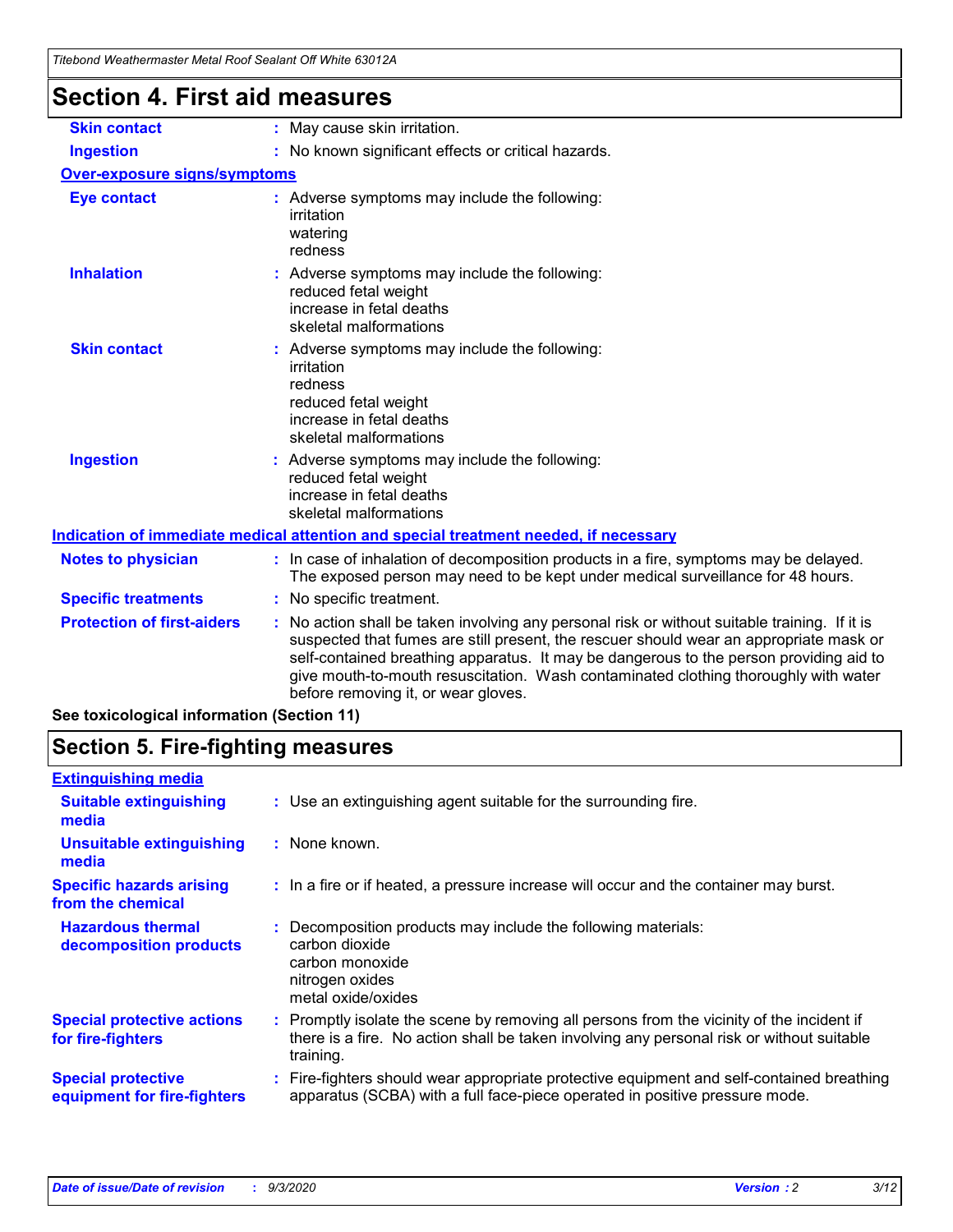### **Section 6. Accidental release measures**

|                                                              | <b>Personal precautions, protective equipment and emergency procedures</b>                                                                                                                                                                                                                                                                                                                                                                                                                                                                                                                                                                                                                                   |  |  |  |  |
|--------------------------------------------------------------|--------------------------------------------------------------------------------------------------------------------------------------------------------------------------------------------------------------------------------------------------------------------------------------------------------------------------------------------------------------------------------------------------------------------------------------------------------------------------------------------------------------------------------------------------------------------------------------------------------------------------------------------------------------------------------------------------------------|--|--|--|--|
| For non-emergency<br>personnel                               | : No action shall be taken involving any personal risk or without suitable training.<br>Evacuate surrounding areas. Keep unnecessary and unprotected personnel from<br>entering. Do not touch or walk through spilled material. Avoid breathing vapor or mist.<br>Provide adequate ventilation. Wear appropriate respirator when ventilation is<br>inadequate. Put on appropriate personal protective equipment.                                                                                                                                                                                                                                                                                             |  |  |  |  |
| For emergency responders                                     | : If specialized clothing is required to deal with the spillage, take note of any information in<br>Section 8 on suitable and unsuitable materials. See also the information in "For non-<br>emergency personnel".                                                                                                                                                                                                                                                                                                                                                                                                                                                                                           |  |  |  |  |
| <b>Environmental precautions</b>                             | : Avoid dispersal of spilled material and runoff and contact with soil, waterways, drains<br>and sewers. Inform the relevant authorities if the product has caused environmental<br>pollution (sewers, waterways, soil or air).                                                                                                                                                                                                                                                                                                                                                                                                                                                                              |  |  |  |  |
| <b>Methods and materials for containment and cleaning up</b> |                                                                                                                                                                                                                                                                                                                                                                                                                                                                                                                                                                                                                                                                                                              |  |  |  |  |
| <b>Small spill</b>                                           | : Stop leak if without risk. Move containers from spill area. Dilute with water and mop up<br>if water-soluble. Alternatively, or if water-insoluble, absorb with an inert dry material and<br>place in an appropriate waste disposal container. Dispose of via a licensed waste<br>disposal contractor.                                                                                                                                                                                                                                                                                                                                                                                                     |  |  |  |  |
| <b>Large spill</b>                                           | : Stop leak if without risk. Move containers from spill area. Approach release from<br>upwind. Prevent entry into sewers, water courses, basements or confined areas. Wash<br>spillages into an effluent treatment plant or proceed as follows. Contain and collect<br>spillage with non-combustible, absorbent material e.g. sand, earth, vermiculite or<br>diatomaceous earth and place in container for disposal according to local regulations<br>(see Section 13). Dispose of via a licensed waste disposal contractor. Contaminated<br>absorbent material may pose the same hazard as the spilled product. Note: see<br>Section 1 for emergency contact information and Section 13 for waste disposal. |  |  |  |  |

## **Section 7. Handling and storage**

### **Precautions for safe handling**

| <b>Protective measures</b>                                                       | : Put on appropriate personal protective equipment (see Section 8). Persons with a<br>history of skin sensitization problems should not be employed in any process in which<br>this product is used. Avoid exposure - obtain special instructions before use. Avoid<br>exposure during pregnancy. Do not handle until all safety precautions have been read<br>and understood. Do not get in eyes or on skin or clothing. Do not ingest. Avoid<br>breathing vapor or mist. If during normal use the material presents a respiratory hazard,<br>use only with adequate ventilation or wear appropriate respirator. Keep in the original<br>container or an approved alternative made from a compatible material, kept tightly<br>closed when not in use. Empty containers retain product residue and can be hazardous.<br>Do not reuse container. |
|----------------------------------------------------------------------------------|--------------------------------------------------------------------------------------------------------------------------------------------------------------------------------------------------------------------------------------------------------------------------------------------------------------------------------------------------------------------------------------------------------------------------------------------------------------------------------------------------------------------------------------------------------------------------------------------------------------------------------------------------------------------------------------------------------------------------------------------------------------------------------------------------------------------------------------------------|
| <b>Advice on general</b><br>occupational hygiene                                 | : Eating, drinking and smoking should be prohibited in areas where this material is<br>handled, stored and processed. Workers should wash hands and face before eating,<br>drinking and smoking. Remove contaminated clothing and protective equipment before<br>entering eating areas. See also Section 8 for additional information on hygiene<br>measures.                                                                                                                                                                                                                                                                                                                                                                                                                                                                                    |
| <b>Conditions for safe storage,</b><br>including any<br><i>incompatibilities</i> | Store between the following temperatures: 0 to 120°C (32 to 248°F). Store in<br>accordance with local regulations. Store in original container protected from direct<br>sunlight in a dry, cool and well-ventilated area, away from incompatible materials (see<br>Section 10) and food and drink. Store locked up. Keep container tightly closed and<br>sealed until ready for use. Containers that have been opened must be carefully<br>resealed and kept upright to prevent leakage. Do not store in unlabeled containers.<br>Use appropriate containment to avoid environmental contamination. See Section 10 for<br>incompatible materials before handling or use.                                                                                                                                                                         |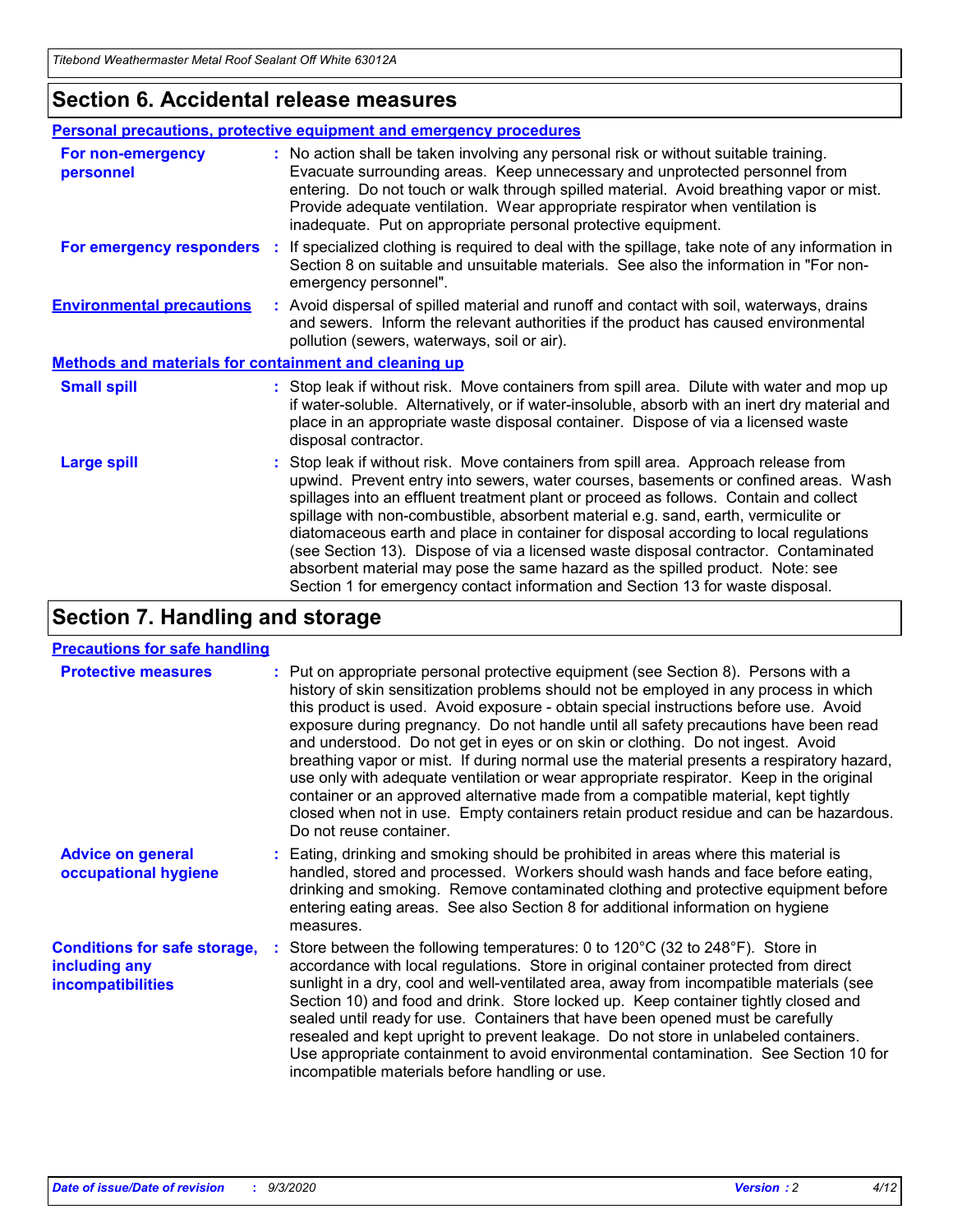## **Section 8. Exposure controls/personal protection**

### **Control parameters**

#### **Occupational exposure limits**

| <b>Ingredient name</b>                               |    |                        | <b>Exposure limits</b>                                                                                                                                                                                                                                                                                                                                                                                                                                                                                                                                                                                                 |
|------------------------------------------------------|----|------------------------|------------------------------------------------------------------------------------------------------------------------------------------------------------------------------------------------------------------------------------------------------------------------------------------------------------------------------------------------------------------------------------------------------------------------------------------------------------------------------------------------------------------------------------------------------------------------------------------------------------------------|
| 3-aminopropyltriethoxysilane<br>Dibutyltin dilaurate |    |                        | None.<br>ACGIH TLV (United States, 3/2020). Absorbed through skin.<br>Notes: as Sn<br>TWA: 0.1 mg/m <sup>3</sup> , (as Sn) 8 hours.<br>STEL: 0.2 mg/m <sup>3</sup> , (as Sn) 15 minutes.<br>NIOSH REL (United States, 10/2016). Absorbed through skin.<br>Notes: as Sn<br>TWA: 0.1 mg/m <sup>3</sup> , (as Sn) 10 hours.<br>OSHA PEL (United States, 5/2018). Notes: as Sn<br>TWA: $0.1 \text{ mg/m}^3$ , (as Sn) 8 hours.<br>OSHA PEL 1989 (United States, 3/1989). Absorbed through skin.<br>Notes: measured as Sn<br>TWA: 0.1 mg/m <sup>3</sup> , (measured as Sn) 8 hours. Form: Organic                           |
| <b>Appropriate engineering</b><br>controls           |    |                        | : If user operations generate dust, fumes, gas, vapor or mist, use process enclosures,<br>local exhaust ventilation or other engineering controls to keep worker exposure to<br>airborne contaminants below any recommended or statutory limits.                                                                                                                                                                                                                                                                                                                                                                       |
| <b>Environmental exposure</b><br><b>controls</b>     |    |                        | Emissions from ventilation or work process equipment should be checked to ensure<br>they comply with the requirements of environmental protection legislation. In some<br>cases, fume scrubbers, filters or engineering modifications to the process equipment<br>will be necessary to reduce emissions to acceptable levels.                                                                                                                                                                                                                                                                                          |
| <b>Individual protection measures</b>                |    |                        |                                                                                                                                                                                                                                                                                                                                                                                                                                                                                                                                                                                                                        |
| <b>Hygiene measures</b>                              |    |                        | : Wash hands, forearms and face thoroughly after handling chemical products, before<br>eating, smoking and using the lavatory and at the end of the working period.<br>Appropriate techniques should be used to remove potentially contaminated clothing.<br>Contaminated work clothing should not be allowed out of the workplace. Wash<br>contaminated clothing before reusing. Ensure that eyewash stations and safety<br>showers are close to the workstation location.                                                                                                                                            |
| <b>Eye/face protection</b>                           |    |                        | : Safety eyewear complying with an approved standard should be used when a risk<br>assessment indicates this is necessary to avoid exposure to liquid splashes, mists,<br>gases or dusts. If contact is possible, the following protection should be worn, unless<br>the assessment indicates a higher degree of protection: chemical splash goggles.                                                                                                                                                                                                                                                                  |
| <b>Skin protection</b>                               |    |                        |                                                                                                                                                                                                                                                                                                                                                                                                                                                                                                                                                                                                                        |
| <b>Hand protection</b>                               |    |                        | : Chemical-resistant, impervious gloves complying with an approved standard should be<br>worn at all times when handling chemical products if a risk assessment indicates this is<br>necessary. Considering the parameters specified by the glove manufacturer, check<br>during use that the gloves are still retaining their protective properties. It should be<br>noted that the time to breakthrough for any glove material may be different for different<br>glove manufacturers. In the case of mixtures, consisting of several substances, the<br>protection time of the gloves cannot be accurately estimated. |
| <b>Body protection</b>                               |    | handling this product. | Personal protective equipment for the body should be selected based on the task being<br>performed and the risks involved and should be approved by a specialist before                                                                                                                                                                                                                                                                                                                                                                                                                                                |
| <b>Other skin protection</b>                         |    |                        | : Appropriate footwear and any additional skin protection measures should be selected<br>based on the task being performed and the risks involved and should be approved by a<br>specialist before handling this product.                                                                                                                                                                                                                                                                                                                                                                                              |
| <b>Respiratory protection</b>                        | ÷. | aspects of use.        | Based on the hazard and potential for exposure, select a respirator that meets the<br>appropriate standard or certification. Respirators must be used according to a<br>respiratory protection program to ensure proper fitting, training, and other important                                                                                                                                                                                                                                                                                                                                                         |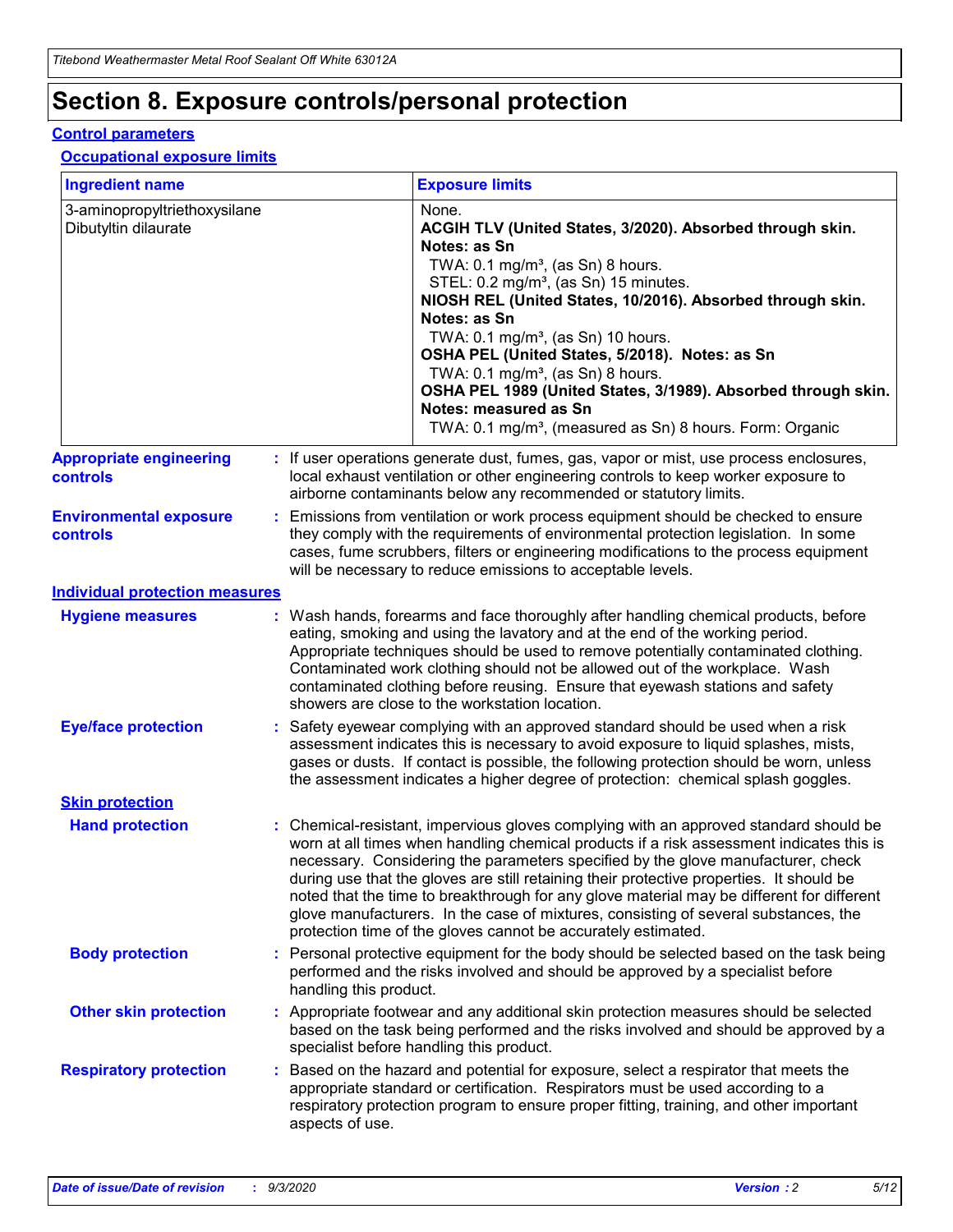### **Section 9. Physical and chemical properties**

#### **Appearance**

| <b>Physical state</b>                                  | : Liquid. [Paste.]                                              |
|--------------------------------------------------------|-----------------------------------------------------------------|
| Color                                                  | White.                                                          |
| Odor                                                   | Characteristic.                                                 |
| <b>Odor threshold</b>                                  | Not available.                                                  |
| pH                                                     | Not applicable.                                                 |
| <b>Melting point</b>                                   | Not available.                                                  |
| <b>Boiling point</b>                                   | : $>200^{\circ}$ C ( $>392^{\circ}$ F)                          |
| <b>Flash point</b>                                     | Closed cup: >200°C (>392°F) [Setaflash.]                        |
| <b>Evaporation rate</b>                                | $:$ >1 (butyl acetate = 1)                                      |
| <b>Flammability (solid, gas)</b>                       | : Not available.                                                |
| <b>Lower and upper explosive</b><br>(flammable) limits | : Not available.                                                |
| <b>VOC (less water, less)</b><br>exempt solvents)      | $: 0$ g/l                                                       |
| <b>Volatility</b>                                      | $: 0\%$ (w/w)                                                   |
| <b>Vapor density</b>                                   | Not available.                                                  |
| <b>Relative density</b>                                | $\frac{1}{2}$ 2.432                                             |
| <b>Solubility</b>                                      | Insoluble in the following materials: cold water and hot water. |
| <b>Solubility in water</b>                             | Not available.                                                  |
| <b>Partition coefficient: n-</b><br>octanol/water      | : Not available.                                                |
| <b>Auto-ignition temperature</b>                       | : Not available.                                                |
| <b>Decomposition temperature</b>                       | : Not available.                                                |
| <b>Viscosity</b>                                       | : Not available.                                                |

## **Section 10. Stability and reactivity**

| <b>Reactivity</b>                            |    | : No specific test data related to reactivity available for this product or its ingredients.            |
|----------------------------------------------|----|---------------------------------------------------------------------------------------------------------|
| <b>Chemical stability</b>                    |    | : The product is stable.                                                                                |
| <b>Possibility of hazardous</b><br>reactions |    | : Under normal conditions of storage and use, hazardous reactions will not occur.                       |
| <b>Conditions to avoid</b>                   |    | : No specific data.                                                                                     |
| <b>Incompatible materials</b>                | ٠. | No specific data.                                                                                       |
| <b>Hazardous decomposition</b><br>products   | ÷. | Under normal conditions of storage and use, hazardous decomposition products should<br>not be produced. |

## **Section 11. Toxicological information**

### **Information on toxicological effects**

### **Acute toxicity**

| <b>Product/ingredient name</b> | <b>Result</b>           | <b>Species</b> | <b>Dose</b>                | <b>Exposure</b> |
|--------------------------------|-------------------------|----------------|----------------------------|-----------------|
| 3-aminopropyltriethoxysilane   | <b>ILD50 Dermal</b>     | Rabbit         | 4.29 g/kg                  |                 |
| Dibutyltin dilaurate           | ILD50 Oral<br>LD50 Oral | Rat<br>Rat     | $1.57$ g/kg<br>175 $mg/kg$ |                 |
|                                |                         |                |                            |                 |

**Irritation/Corrosion**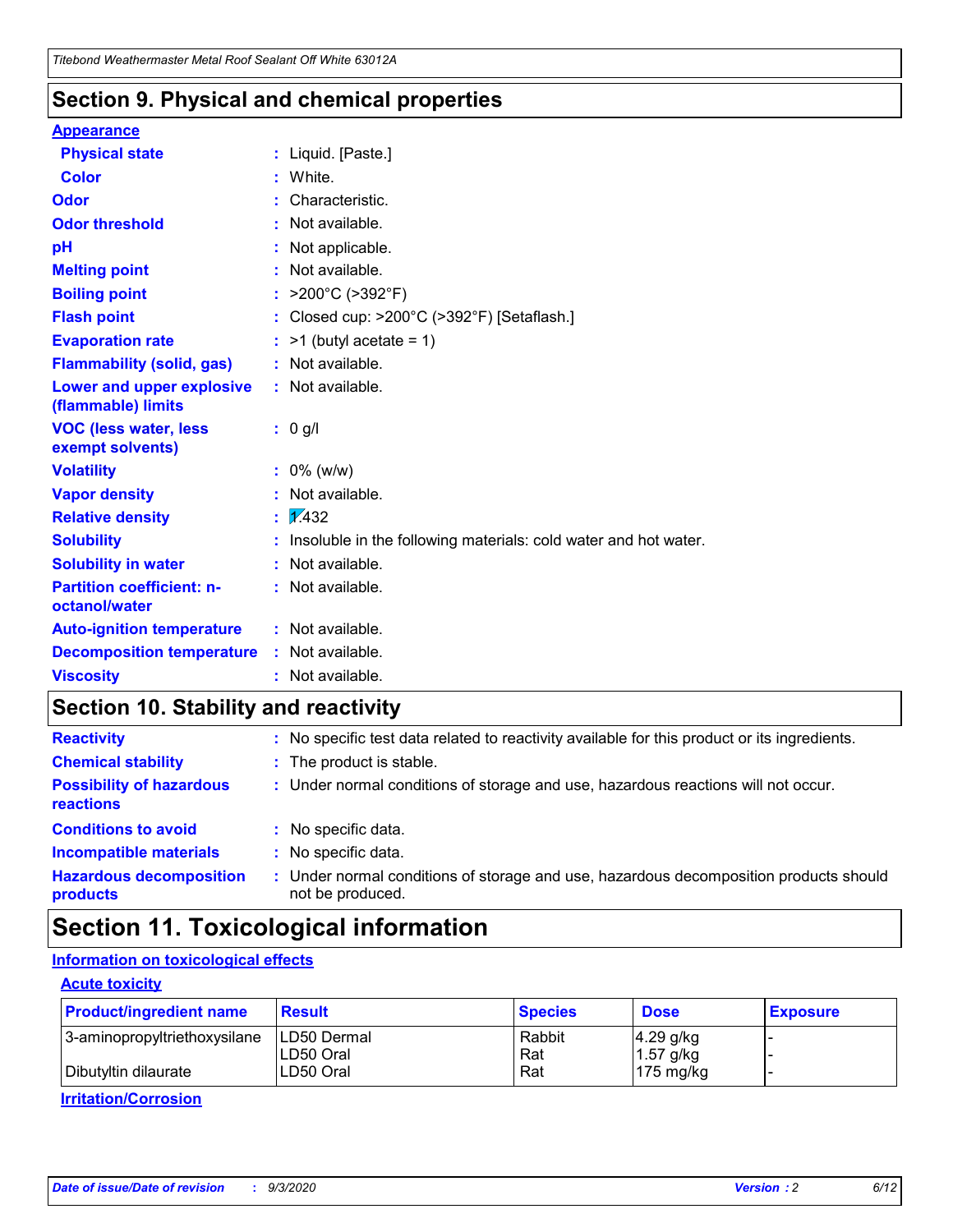## **Section 11. Toxicological information**

| <b>Product/ingredient name</b> | <b>Result</b>            | <b>Species</b> | <b>Score</b> | <b>Exposure</b> | <b>Observation</b> |
|--------------------------------|--------------------------|----------------|--------------|-----------------|--------------------|
| 3-aminopropyltriethoxysilane   | Eyes - Mild irritant     | Rabbit         |              | $100$ mg        |                    |
|                                | Eyes - Severe irritant   | Rabbit         |              | 24 hours 750    |                    |
|                                |                          |                |              | ug              |                    |
|                                | Skin - Severe irritant   | Rabbit         |              | 24 hours 5      | -                  |
|                                |                          |                |              | mg              |                    |
| Dibutyltin dilaurate           | Eyes - Moderate irritant | Rabbit         |              | 24 hours 100    |                    |
|                                | Skin - Severe irritant   | Rabbit         |              | mg<br>500 mg    | -                  |

### **Sensitization**

Not available.

### **Mutagenicity**

Not available.

### **Carcinogenicity**

Not available.

#### **Reproductive toxicity**

Not available.

### **Teratogenicity**

Not available.

### **Specific target organ toxicity (single exposure)**

Not available.

### **Specific target organ toxicity (repeated exposure)**

| <b>Name</b>                                                                         |                                   | <b>Category</b>                                                                                                             | <b>Route of</b><br>exposure | <b>Target organs</b> |  |  |
|-------------------------------------------------------------------------------------|-----------------------------------|-----------------------------------------------------------------------------------------------------------------------------|-----------------------------|----------------------|--|--|
| Dibutyltin dilaurate                                                                |                                   | Category 1                                                                                                                  | -                           | respiratory system   |  |  |
| <b>Aspiration hazard</b><br>Not available.                                          |                                   |                                                                                                                             |                             |                      |  |  |
| <b>Information on the likely</b><br>routes of exposure                              | : Not available.                  |                                                                                                                             |                             |                      |  |  |
| <b>Potential acute health effects</b>                                               |                                   |                                                                                                                             |                             |                      |  |  |
| <b>Eye contact</b>                                                                  | : May cause eye irritation.       |                                                                                                                             |                             |                      |  |  |
| <b>Inhalation</b>                                                                   |                                   | : No known significant effects or critical hazards.                                                                         |                             |                      |  |  |
| <b>Skin contact</b>                                                                 |                                   | : May cause skin irritation.                                                                                                |                             |                      |  |  |
| <b>Ingestion</b>                                                                    |                                   | : No known significant effects or critical hazards.                                                                         |                             |                      |  |  |
| <b>Symptoms related to the physical, chemical and toxicological characteristics</b> |                                   |                                                                                                                             |                             |                      |  |  |
| <b>Eye contact</b>                                                                  | irritation<br>watering<br>redness | : Adverse symptoms may include the following:                                                                               |                             |                      |  |  |
| <b>Inhalation</b>                                                                   |                                   | : Adverse symptoms may include the following:<br>reduced fetal weight<br>increase in fetal deaths<br>skeletal malformations |                             |                      |  |  |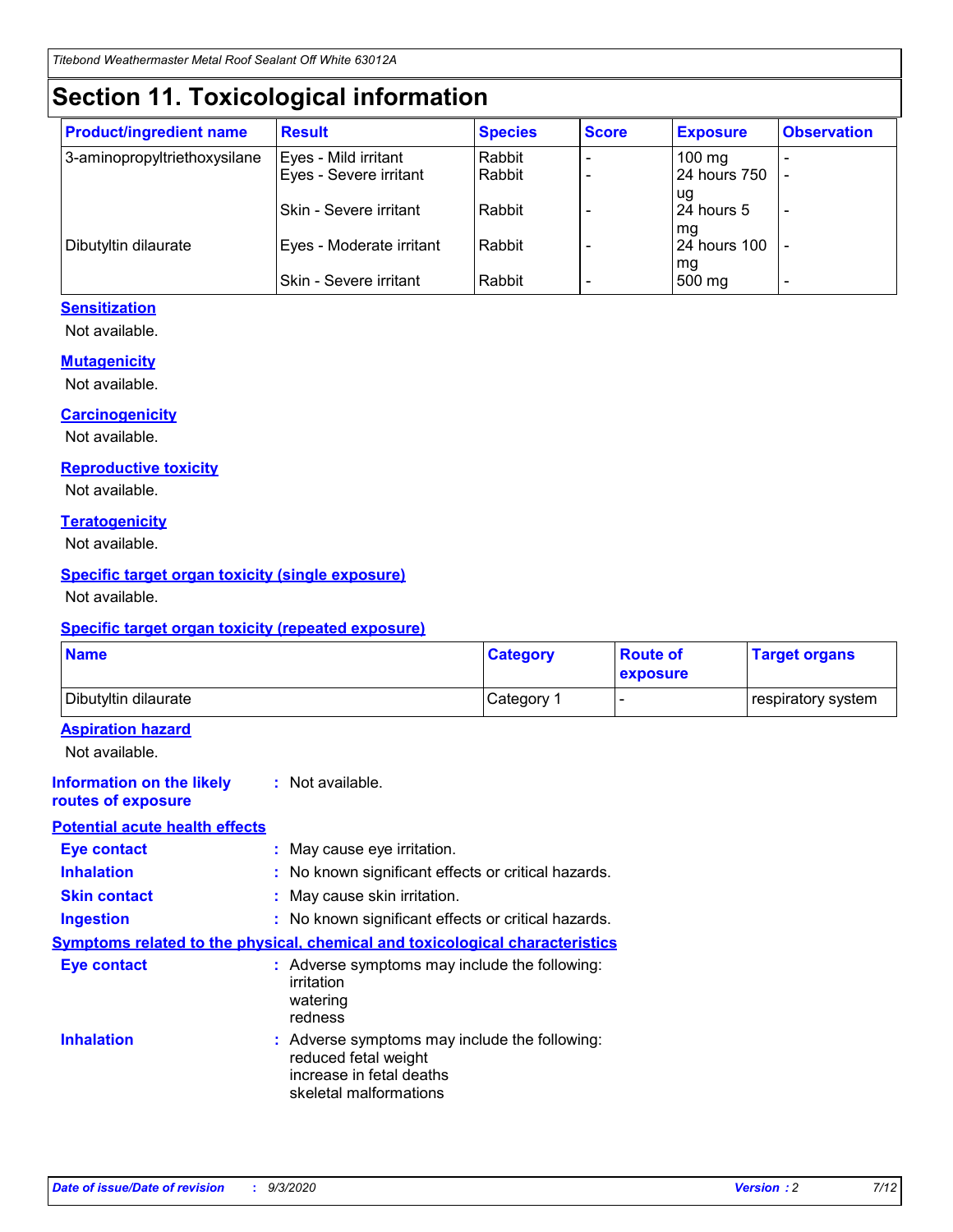*Titebond Weathermaster Metal Roof Sealant Off White 63012A*

## **Section 11. Toxicological information**

| <b>Skin contact</b>                     | : Adverse symptoms may include the following:<br>irritation                                                                 |  |
|-----------------------------------------|-----------------------------------------------------------------------------------------------------------------------------|--|
|                                         | redness                                                                                                                     |  |
|                                         | reduced fetal weight<br>increase in fetal deaths                                                                            |  |
|                                         | skeletal malformations                                                                                                      |  |
| <b>Ingestion</b>                        | : Adverse symptoms may include the following:<br>reduced fetal weight<br>increase in fetal deaths<br>skeletal malformations |  |
|                                         | Delayed and immediate effects and also chronic effects from short and long term exposure                                    |  |
| <b>Short term exposure</b>              |                                                                                                                             |  |
| <b>Potential immediate</b><br>effects   | : Not available.                                                                                                            |  |
| <b>Potential delayed effects</b>        | : Not available.                                                                                                            |  |
| <b>Long term exposure</b>               |                                                                                                                             |  |
| <b>Potential immediate</b><br>effects   | : Not available.                                                                                                            |  |
| <b>Potential delayed effects</b>        | : Not available.                                                                                                            |  |
| <b>Potential chronic health effects</b> |                                                                                                                             |  |
| Not available.                          |                                                                                                                             |  |
| <b>General</b>                          | : Once sensitized, a severe allergic reaction may occur when subsequently exposed to<br>very low levels.                    |  |
| <b>Carcinogenicity</b>                  | : No known significant effects or critical hazards.                                                                         |  |
| <b>Mutagenicity</b>                     | : No known significant effects or critical hazards.                                                                         |  |
| <b>Teratogenicity</b>                   | May damage the unborn child.                                                                                                |  |
| <b>Developmental effects</b>            | : No known significant effects or critical hazards.                                                                         |  |
| <b>Fertility effects</b>                | : May damage fertility.                                                                                                     |  |
| <b>Numerical measures of toxicity</b>   |                                                                                                                             |  |
| <b>Acute toxicity estimates</b>         |                                                                                                                             |  |
| والمادانون والملا                       |                                                                                                                             |  |

Not available.

## **Section 12. Ecological information**

### **Toxicity**

| <b>Product/ingredient name</b> | <b>Result</b>                                       | <b>Species</b>               | <b>Exposure</b>       |
|--------------------------------|-----------------------------------------------------|------------------------------|-----------------------|
| Dibutyltin dilaurate           | $ CC50>3$ mg/l<br>Chronic EC10 > 2 mg/l Fresh water | Algae<br>Algae - Desmodesmus | 72 hours<br>196 hours |
|                                |                                                     | <b>I</b> subspicatus         |                       |

### **Persistence and degradability**

| <b>Product/ingredient name</b> | <b>Test</b>                                                                    | <b>Result</b>  |                   | <b>Dose</b> | <b>Inoculum</b>         |
|--------------------------------|--------------------------------------------------------------------------------|----------------|-------------------|-------------|-------------------------|
| Dibutyltin dilaurate           | OECD 301F<br>Ready<br>Biodegradability -<br>Manometric<br>Respirometry<br>Test | 23 % - 28 days |                   |             |                         |
| <b>Product/ingredient name</b> | <b>Aquatic half-life</b>                                                       |                | <b>Photolysis</b> |             | <b>Biodegradability</b> |
| Dibutyltin dilaurate           |                                                                                |                |                   |             | <b>Inherent</b>         |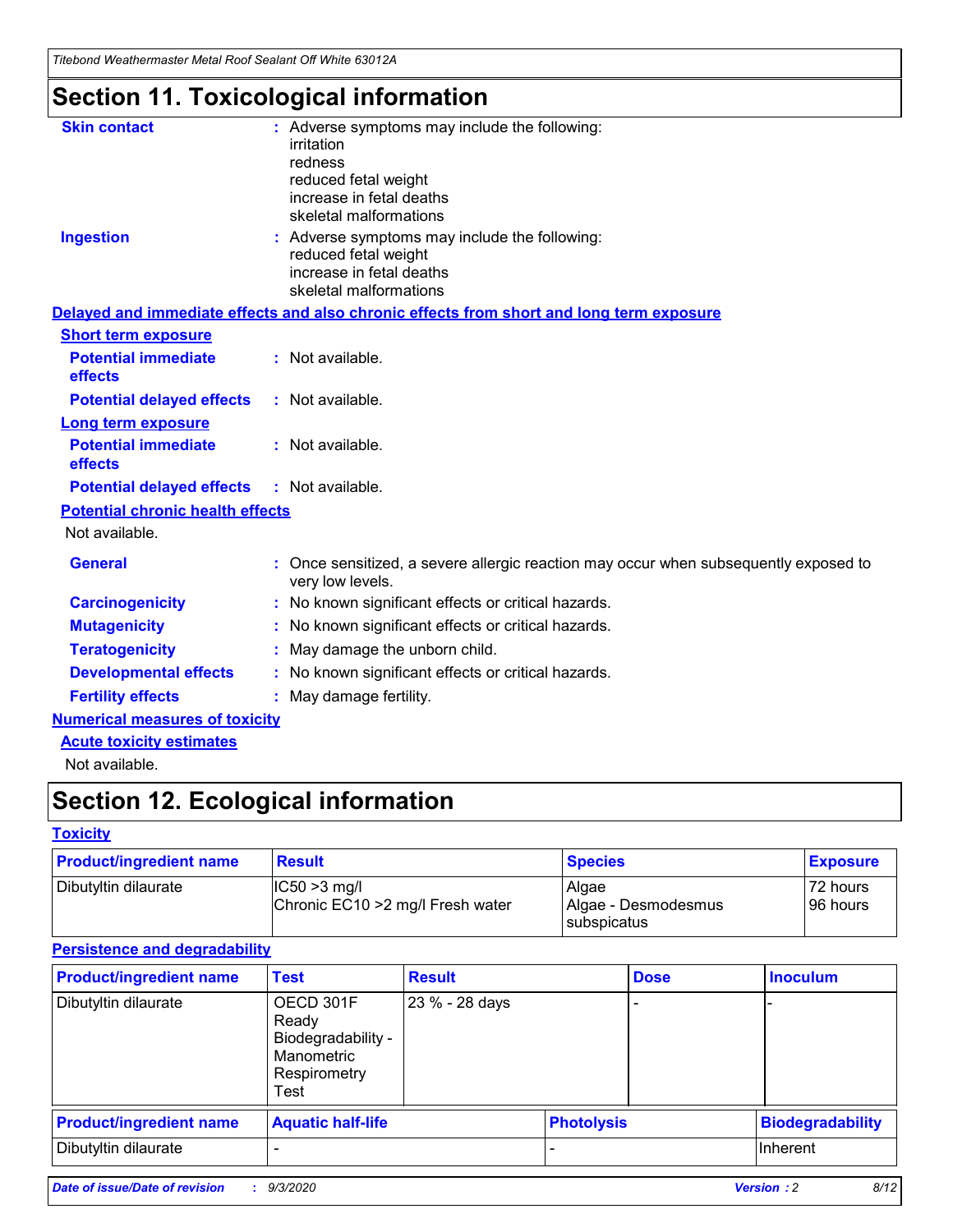## **Section 12. Ecological information**

#### **Bioaccumulative potential**

| <b>Product/ingredient name</b> | $\mathsf{LogP}_\mathsf{ow}$ | <b>BCF</b> | <b>Potential</b> |
|--------------------------------|-----------------------------|------------|------------------|
| 3-aminopropyltriethoxysilane   | 1.7                         | 3.4        | low              |
| Dibutyltin dilaurate           | 4.44                        | 2.91       | low              |

### **Mobility in soil**

| <b>INIUDIIILY III SUII</b>                                    |                                                     |
|---------------------------------------------------------------|-----------------------------------------------------|
| <b>Soil/water partition</b><br>coefficient (K <sub>oc</sub> ) | : Not available.                                    |
| <b>Other adverse effects</b>                                  | : No known significant effects or critical hazards. |

### **Section 13. Disposal considerations**

**Disposal methods :**

The generation of waste should be avoided or minimized wherever possible. Disposal of this product, solutions and any by-products should at all times comply with the requirements of environmental protection and waste disposal legislation and any regional local authority requirements. Dispose of surplus and non-recyclable products via a licensed waste disposal contractor. Waste should not be disposed of untreated to the sewer unless fully compliant with the requirements of all authorities with jurisdiction. Waste packaging should be recycled. Incineration or landfill should only be considered when recycling is not feasible. This material and its container must be disposed of in a safe way. Care should be taken when handling emptied containers that have not been cleaned or rinsed out. Empty containers or liners may retain some product residues. Avoid dispersal of spilled material and runoff and contact with soil, waterways, drains and sewers.

## **Section 14. Transport information**

|                                      | <b>DOT</b><br><b>Classification</b> | <b>TDG</b><br><b>Classification</b> | <b>Mexico</b><br><b>Classification</b> | <b>ADR/RID</b>           | <b>IMDG</b>              | <b>IATA</b>    |
|--------------------------------------|-------------------------------------|-------------------------------------|----------------------------------------|--------------------------|--------------------------|----------------|
| <b>UN number</b>                     | Not regulated.                      | Not regulated.                      | Not regulated.                         | Not regulated.           | Not regulated.           | Not regulated. |
| <b>UN proper</b><br>shipping name    |                                     |                                     |                                        |                          |                          |                |
| <b>Transport</b><br>hazard class(es) | $\blacksquare$                      | $\overline{\phantom{0}}$            | $\overline{\phantom{a}}$               | $\overline{\phantom{0}}$ | $\overline{\phantom{a}}$ | $\blacksquare$ |
| <b>Packing group</b>                 |                                     |                                     |                                        |                          |                          | -              |
| <b>Environmental</b><br>hazards      | No.                                 | No.                                 | No.                                    | No.                      | No.                      | No.            |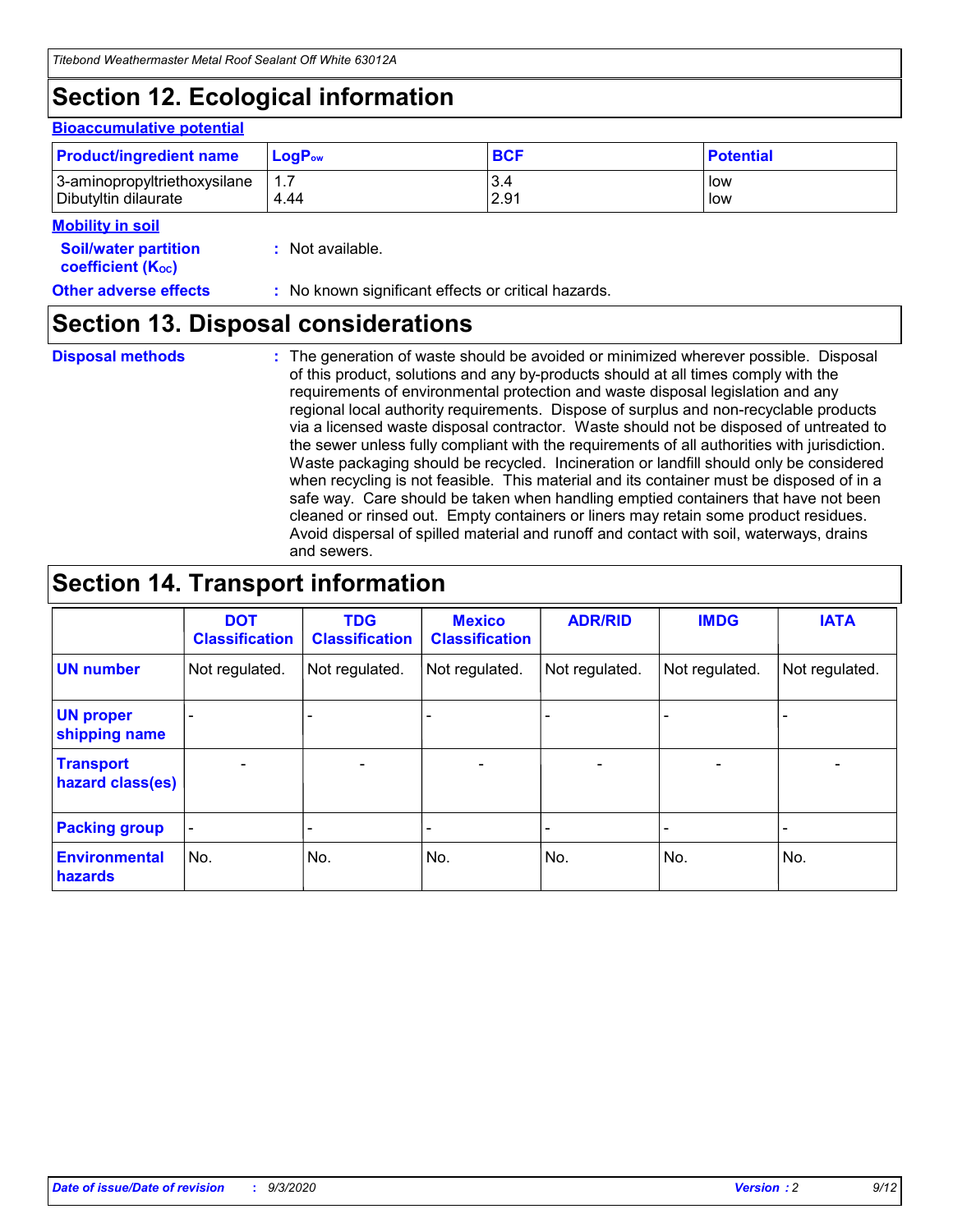## **Section 15. Regulatory information**

### **U.S. Federal regulations**

#### **SARA 302/304**

#### **Composition/information on ingredients**

No products were found.

| SARA 304 RQ | Not applicable. |
|-------------|-----------------|
|             |                 |

#### **SARA 311/312**

**Classification :** EYE IRRITATION - Category 2B SKIN SENSITIZATION - Category 1 TOXIC TO REPRODUCTION - Category 1B HNOC - Product generates methanol during cure.

### **Composition/information on ingredients**

| <b>Name</b>                  | $\frac{9}{6}$ | <b>Classification</b>                                                                                                                                                                                                                                                                                      |
|------------------------------|---------------|------------------------------------------------------------------------------------------------------------------------------------------------------------------------------------------------------------------------------------------------------------------------------------------------------------|
| 3-aminopropyltriethoxysilane | $\leq$ 3      | <b>FLAMMABLE LIQUIDS - Category 4</b><br><b>ACUTE TOXICITY (oral) - Category 4</b><br><b>SKIN IRRITATION - Category 2</b><br>EYE IRRITATION - Category 2A                                                                                                                                                  |
| Dibutyltin dilaurate         | ≤0.3          | <b>ACUTE TOXICITY (oral) - Category 3</b><br>SKIN CORROSION - Category 1C<br>SERIOUS EYE DAMAGE - Category 1<br>SKIN SENSITIZATION - Category 1<br><b>GERM CELL MUTAGENICITY - Category 2</b><br>TOXIC TO REPRODUCTION - Category 1B<br>SPECIFIC TARGET ORGAN TOXICITY (REPEATED<br>EXPOSURE) - Category 1 |

### **State regulations**

**Massachusetts :**

: None of the components are listed.

**New York :** None of the components are listed.

**New Jersey :** None of the components are listed.

**Pennsylvania :** None of the components are listed.

### **California Prop. 65**

WARNING: This product can expose you to methanol, which is known to the State of California to cause birth defects or other reproductive harm. For more information go to www.P65Warnings.ca.gov.

| Ingredient name | No significant risk<br>level | <b>Maximum</b><br>acceptable dosage<br>level |
|-----------------|------------------------------|----------------------------------------------|
| methanol        |                              | Yes.                                         |

### **International regulations**

**Chemical Weapon Convention List Schedules I, II & III Chemicals** Not listed.

### **Montreal Protocol**

Not listed.

**Stockholm Convention on Persistent Organic Pollutants**

Not listed.

### **UNECE Aarhus Protocol on POPs and Heavy Metals** Not listed.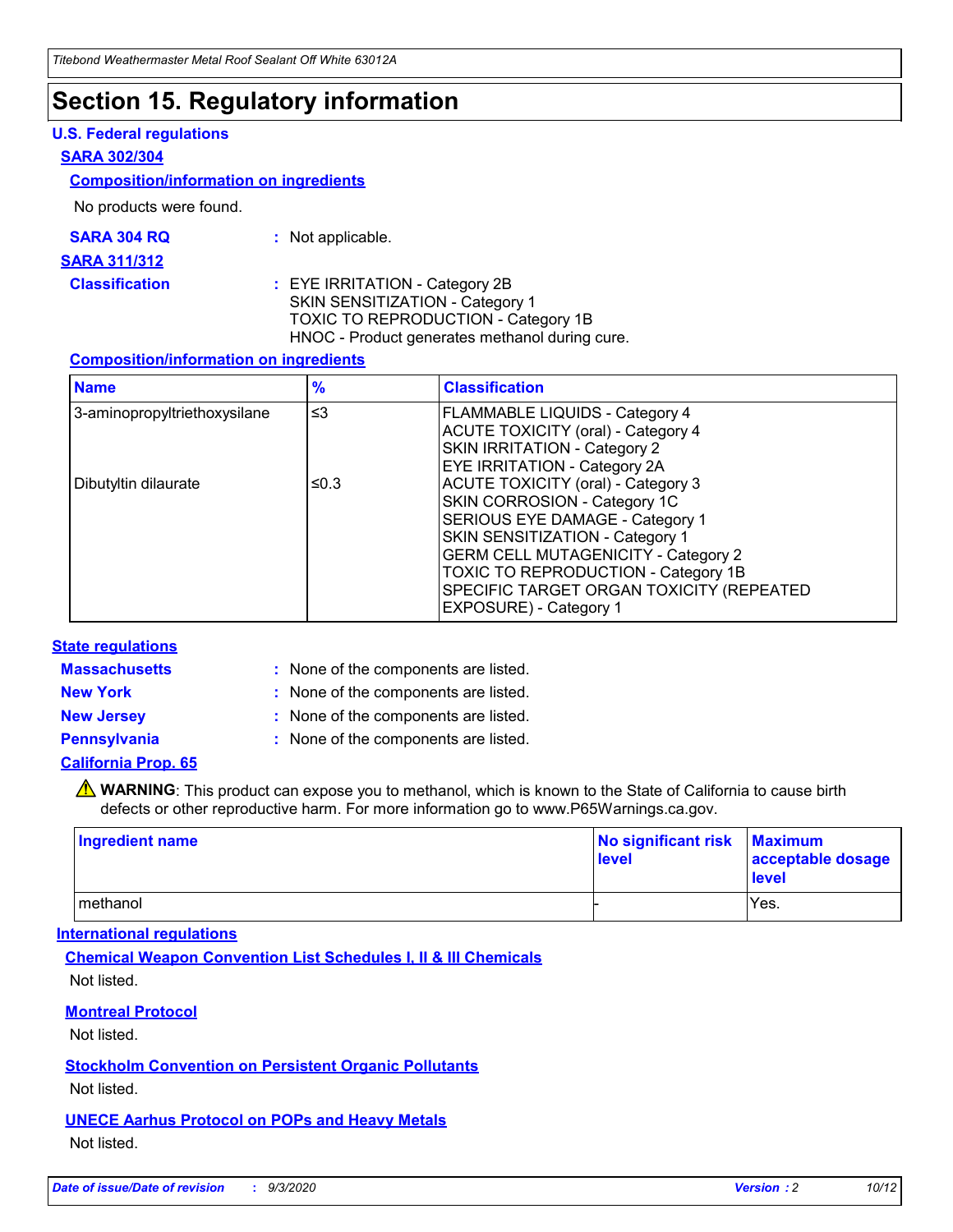## **Section 15. Regulatory information**

### **Inventory list**

- 
- **China :** Not determined.

**United States TSCA 8(b) inventory**

**:** All components are active or exempted.

## **Section 16. Other information**





**Caution: HMIS® ratings are based on a 0-4 rating scale, with 0 representing minimal hazards or risks, and 4 representing significant hazards or risks. Although HMIS® ratings and the associated label are not required on SDSs or products leaving a facility under 29 CFR 1910.1200, the preparer may choose to provide them. HMIS® ratings are to be used with a fully implemented HMIS® program. HMIS® is a registered trademark and service mark of the American Coatings Association, Inc.**

**The customer is responsible for determining the PPE code for this material. For more information on HMIS® Personal Protective Equipment (PPE) codes, consult the HMIS® Implementation Manual.**

**National Fire Protection Association (U.S.A.)**



**Reprinted with permission from NFPA 704-2001, Identification of the Hazards of Materials for Emergency Response Copyright ©1997, National Fire Protection Association, Quincy, MA 02269. This reprinted material is not the complete and official position of the National Fire Protection Association, on the referenced subject which is represented only by the standard in its entirety.**

**Copyright ©2001, National Fire Protection Association, Quincy, MA 02269. This warning system is intended to be interpreted and applied only by properly trained individuals to identify fire, health and reactivity hazards of chemicals. The user is referred to certain limited number of chemicals with recommended classifications in NFPA 49 and NFPA 325, which would be used as a guideline only. Whether the chemicals are classified by NFPA or not, anyone using the 704 systems to classify chemicals does so at their own risk.**

### **Procedure used to derive the classification**

| <b>Classification</b>                                                                                         | <b>Justification</b>                                  |
|---------------------------------------------------------------------------------------------------------------|-------------------------------------------------------|
| <b>EYE IRRITATION - Category 2B</b><br>SKIN SENSITIZATION - Category 1<br>TOXIC TO REPRODUCTION - Category 1B | Expert judgment<br>Expert judgment<br>Expert judgment |
| <b>History</b>                                                                                                |                                                       |

| .                                 |             |
|-----------------------------------|-------------|
| <b>Date of printing</b>           | : 4/22/2022 |
| Date of issue/Date of<br>revision | : 9/3/2020  |
| Date of previous issue            | : 9/3/2020  |
| <b>Version</b>                    | $\cdot$ 2   |
|                                   |             |